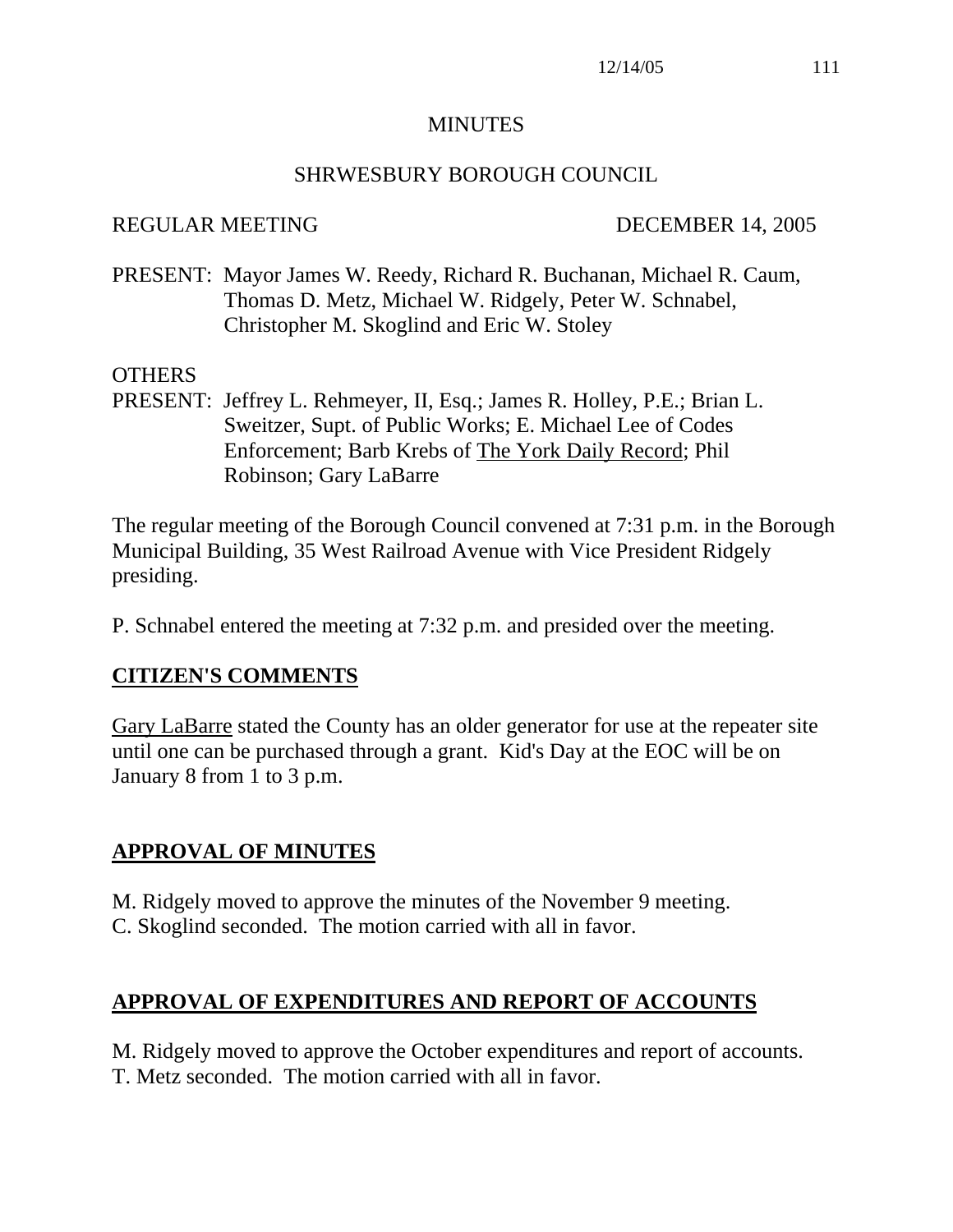# **BILLS**

The bill list was presented for November: General account: check numbers 7101 thru 7145 totaling \$59,611.71; Water account: check numbers 3404 thru 3429 totaling \$45,031.48; Sewer account: check numbers 2898 thru 2917 totaling \$293,666.99; Highway aid account: check number 649 in the amount of \$165.00; Total disbursements \$398, 475.18

E. Stoley moved to approve the bill list for November. R. Buchanan seconded. The motion carried with all in favor.

# **SUBDIVISION AND LAND DEVELOPMENT BUSINESS**

## Deer Creek Development Bond Reduction

Eng. Holley concurs the bond may be reduced by an amount of \$51,640.00 leaving a zero balance.

E. Stoley moved to reduce the bond to zero as the work is completed in the Deer Creek development.

M. Ridgely seconded. The motion carried with all in favor.

# **REPORTS**

## **Codes Enforcement**

Mike Lee could not attend the meeting. M. Ridgely stated Codes Enforcement will raise their hourly rate to \$35.00 per hour next year but it will not impact the Borough's budget.

**Water & Sewer** – Richard R. Buchanan

#### Pumphouse Wells

The Department of Environmental Protection gave the go ahead to put the new wells into production which started December 1 along with the required 180 days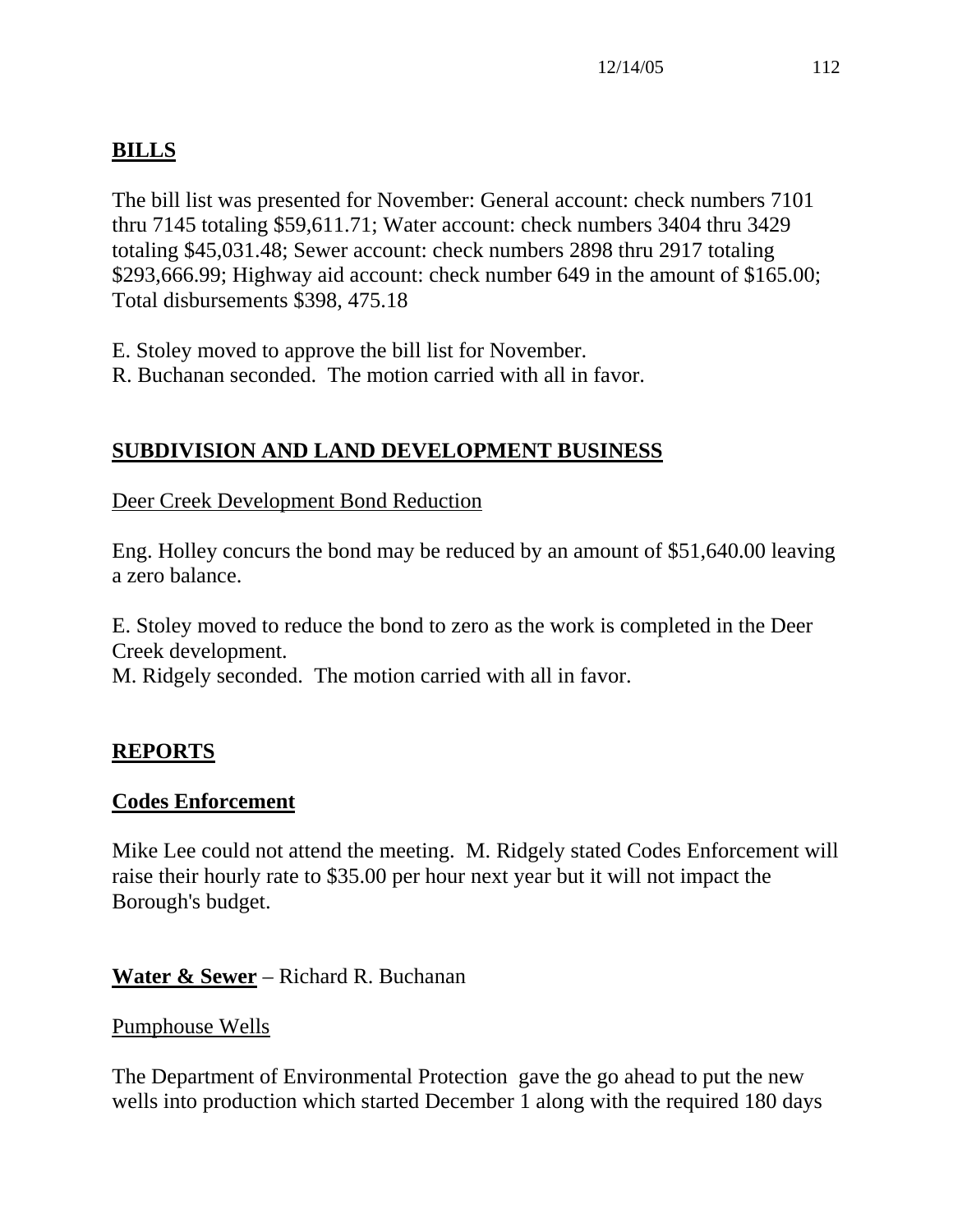of SWIP testing. All costs connected with the testing will be paid by Mid Atlantic Realty.

## Shrewsbury Township Recreation Park

The Township has reached an agreement with DAK Properties to extend water and sewer lines to their proposed recreational park. The Borough currently has an agreement with DAK Properties that prohibits such extensions. To keep a well from being drilled, the Borough will allocate two water EDUs for the park, sewer capacity will come from the Township's allocation, and there will be a deduct meter for the park so the shopping center will know how much to bill the Township for water and sewer charges. Irrigation was not mentioned in the Township's request.

## Smith Well Lease

The lease for this well expired on December 31, 2004 and an automatic renewal of five years has started. R. Buchanan will work with Paul Solomon, Township Supervisor, to come up with an agreement concerning the Township park and the Smith Well property. The Borough would like to own the land where the well is located.

## Rest Stop Negotiations

A meeting with PennDOT is scheduled for December 15 to discuss their water and sewer EDUs and the Keeny Well.

## Oil Tank Abandonment/Private Wells

If PennDOT funds the Keeny Well project, perhaps a portion of the budgeted money from the project could go towards eliminating underground oil storage tanks in Zones one, two and three. A tank can be installed inside a house for about \$800.00. R. Buchanan drafted a letter to be sent out asking for responses if anyone has an underground tank or a private well.

## Proposed Tolna Sewage Treatment Plant

A letter is requested from the Borough that we have no objections to a proposed wastewater treatment plant to be located adjacent to Deer Creek in either Hopewell or Shrewsbury Townships. The capacity of our lines needs to be checked.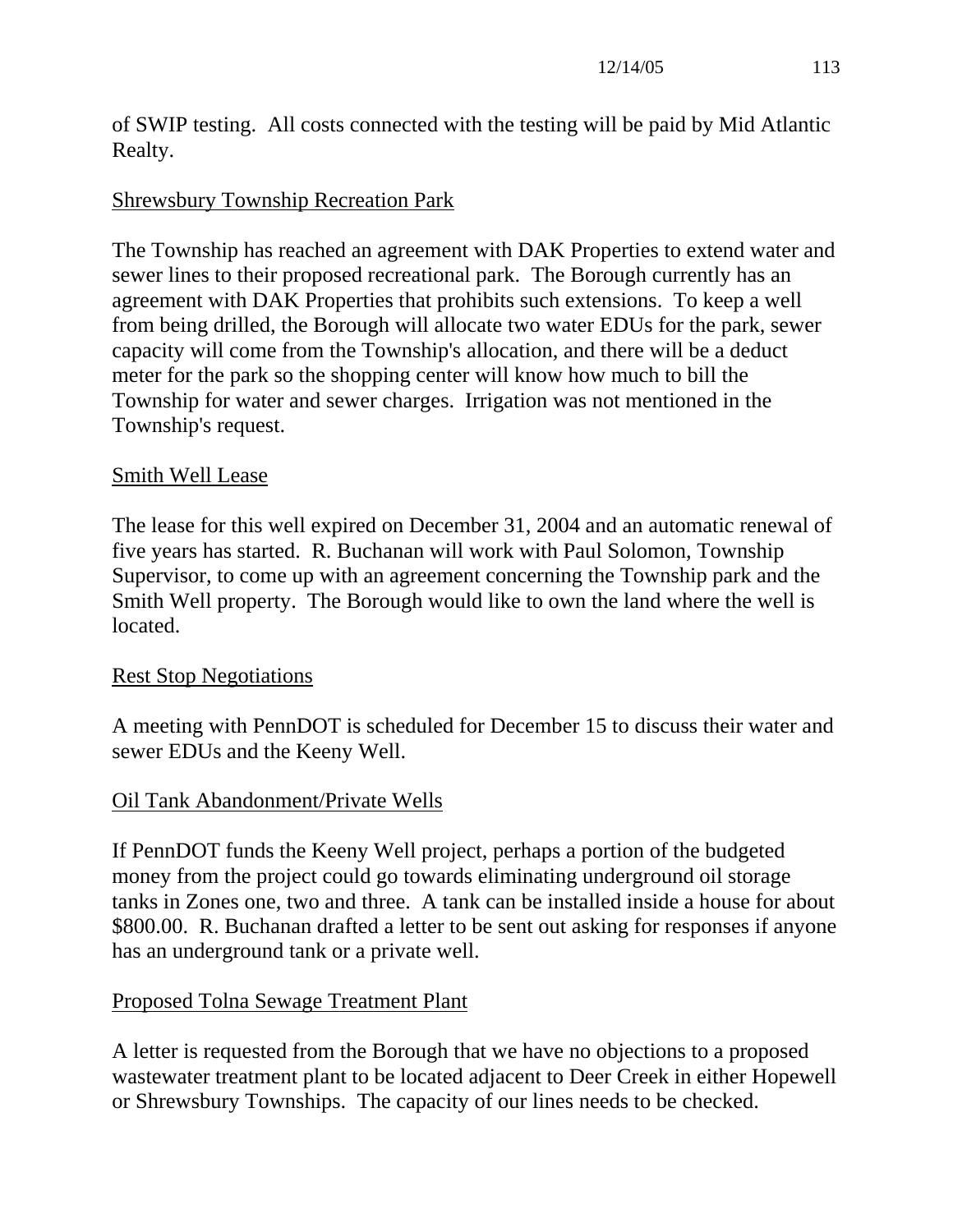R. Buchanan moved that a letter be sent to James R. Holley & Associates stating the Borough has no objections to a plant and we understand new wastewater flows may enter some of our existing sewage facilities with an equivalent amount of flow diverted to the new plant. Further study of how to do this, or even if it is feasible, remain to be worked out before a final Borough decision will be made. Contracts for sewer line maintenance must also be reviewed.

C. Skoglind seconded. The motion carried with E. Stoley opposed.

A joint meeting of all municipalities who may be impacted, including New Freedom and Railroad needs to be held.

## **Public Roads & Lighting** – Christopher M. Skoglind

Ordinance #2005-10 Street Cut Requirements

C. Skoglind moved to adopt Ordinance #2005-10 to amend the permit fee and other requirements for street cuts and road openings. E. Stoley seconded. Roll call vote:

| <b>Buchanan</b> | yes, in favor |
|-----------------|---------------|
| Caum            | yes, in favor |
| Metz            | yes, in favor |
| Ridgely         | yes, in favor |
| Schnabel        | yes, in favor |
| Skoglind        | yes, in favor |
| Stoley          | yes, in favor |

#### Snow Removal Contractor

Our former contractor has sold his equipment without notifying the Borough. We are trying a new contractor, ARRC, who will work for \$85.00/hour. We will try ARRC this winter to see if we want to enter into a contract for next year.

## LED Traffic Light Bulbs

On new traffic signals and replacement of burned out bulbs, the LED lights will be used.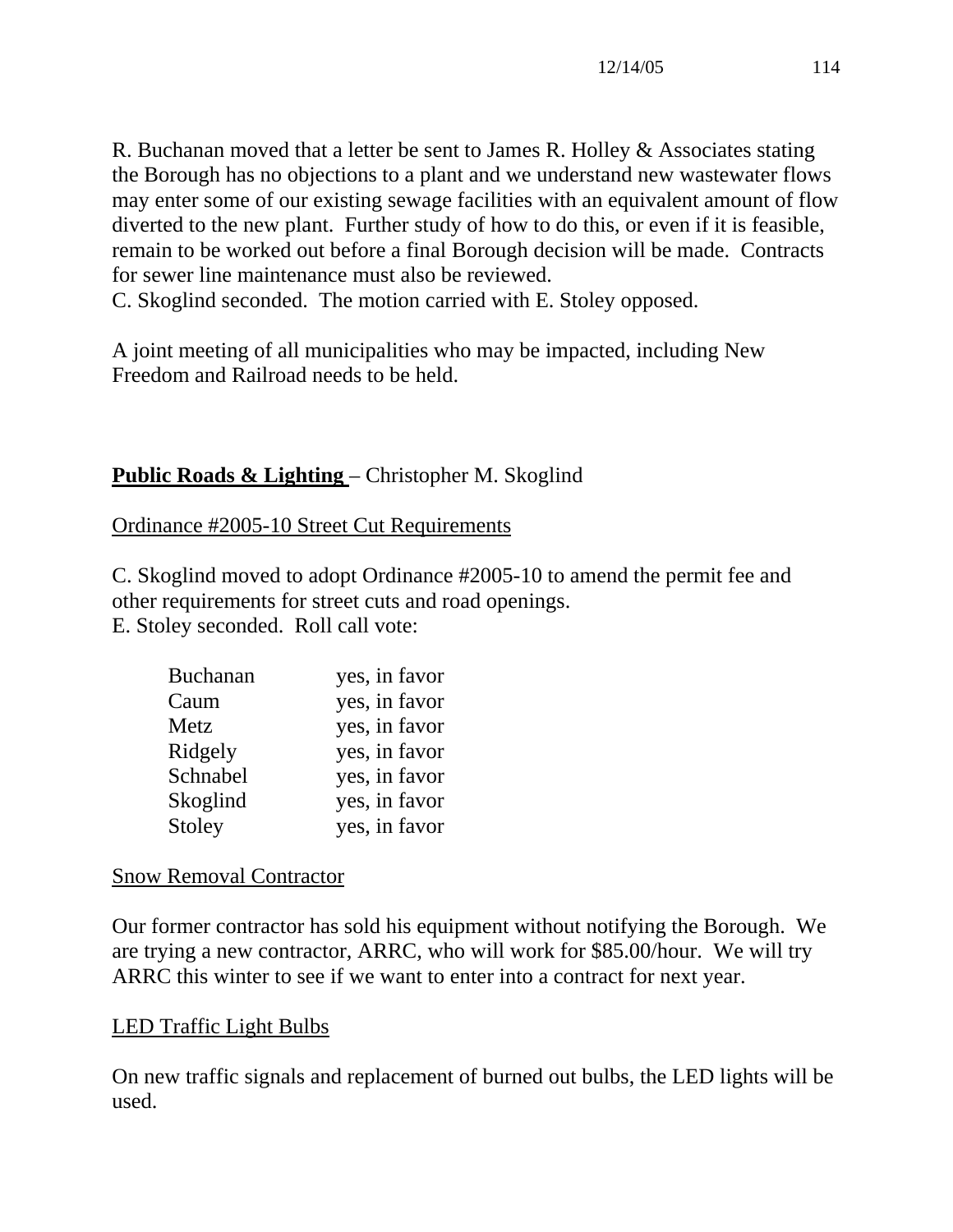# **Public Lands & Buildings and Finance** – Michael W. Ridgely

## Public Works Garage Paving

The bill for the paving by Shrewsbury Township was \$10,100.00.

## Public Works Garage Alarm System

Brockmeyer Electrical can alarm the new building at time and material at a cost not to exceed \$3,500.00, which will contact our cell phones through a wireless connection at the site.

E. Stoley moved that Brockmeyer Electrical alarm the new garage at a cost not to exceed \$3,500.00. R. Buchanan seconded. The motion carried with all in favor.

## Adopt Tentative 2006 Budget

M. Ridgely moved to adopt the tentative 2006 budget with a tax rate of 1.2 mills. C. Skoglind seconded. The motion carried with all in favor.

## Budget Press Release

M. Ridgely moved to approve the 2006 press release.

C. Skoglind seconded. The motion carried with all in favor.

C. Skoglind commended M. Ridgely for his work in preparing the budget.

# **ENGINEER'S REPORT**

## Final Payment for Public Works Garage

Eng. Holley stated the final payment to Richard Poole, Inc. can be made in the amount of \$19,299.30 upon receipt of the completed releases and affidavit.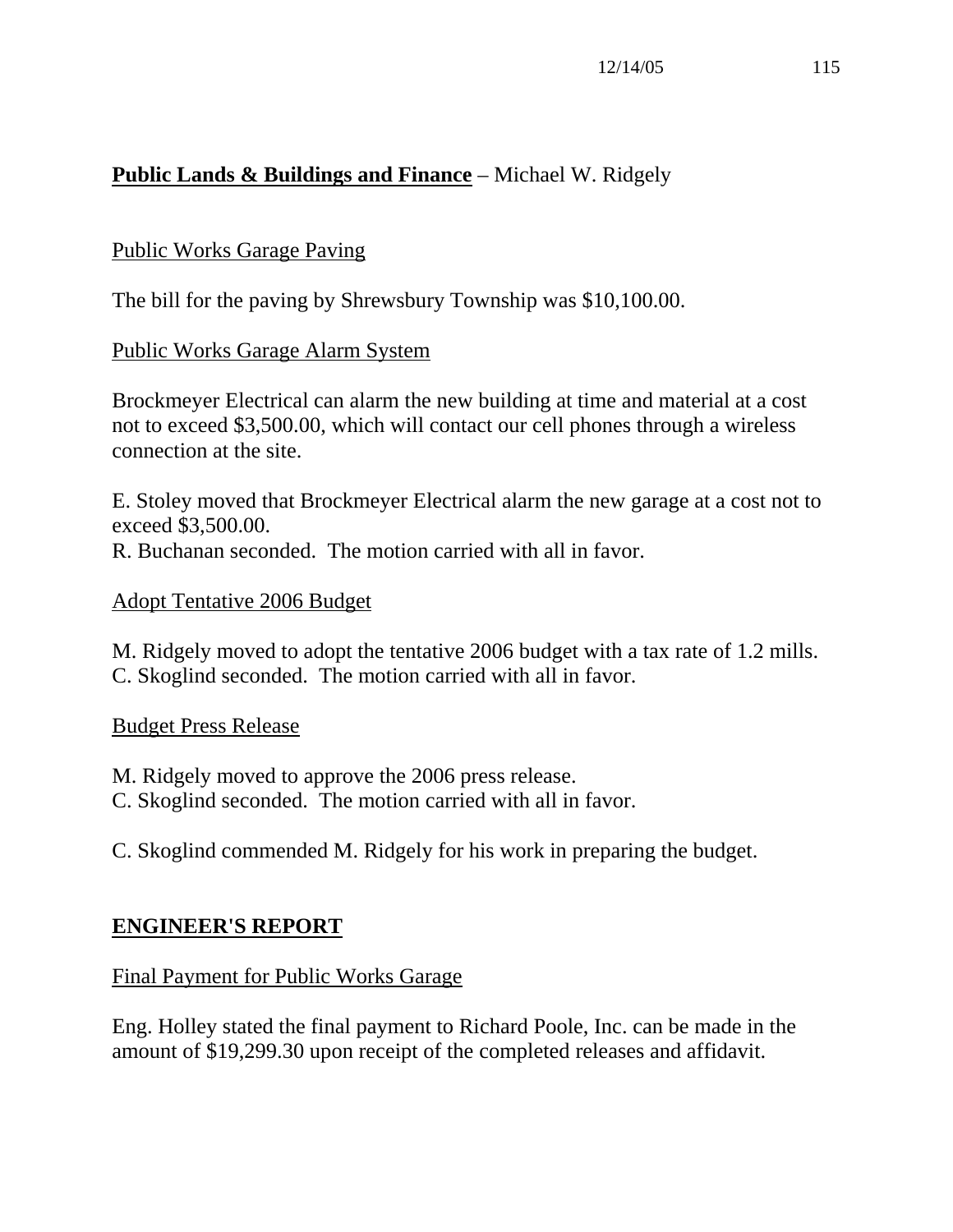C. Skoglind moved to pay Richard Poole, Inc. the amount of \$19,299.30 once the completed releases and affidavit have been received. R. Buchanan seconded. The motion carried with all in favor.

## Valley View Grove Detention Pond

There is a problem with the detention pond fill. The contractor has been told when the correction work is done, an inspector from J. Holley's office needs to be onsite. The amount of \$80,000.00 is being held in the letter of credit.

#### New Freedom Treatment Plant

Strict requirements may be in place in a few years to eliminate nitrates and phosphates from the waste discharge.

The Borough will send a letter to Sen. Waugh.

# **SOLICITOR'S REPORT**

#### Municipal Deicing Material Contract

Sol. Rehmeyer prepared an intergovernmental agreement and ordinance for the Borough's participation in the contract. Both have been forwarded to the Township's solicitor for review.

#### Proposed Ordinance Amendment

Sol. Rehmeyer prepared an amendment to the Zoning Ordinance pertaining to the sale of fireworks by special exception in the industrial zone. The draft will be sent to the York County Planning Commission and the Borough's Planning Commission for review.

#### Rental Unit Inspection Ordinances

There was discussion about requiring inspection of rental properties and how can we enforce our rental registration ordinance.

#### Resolution #2005-9 Grease Trap Requirements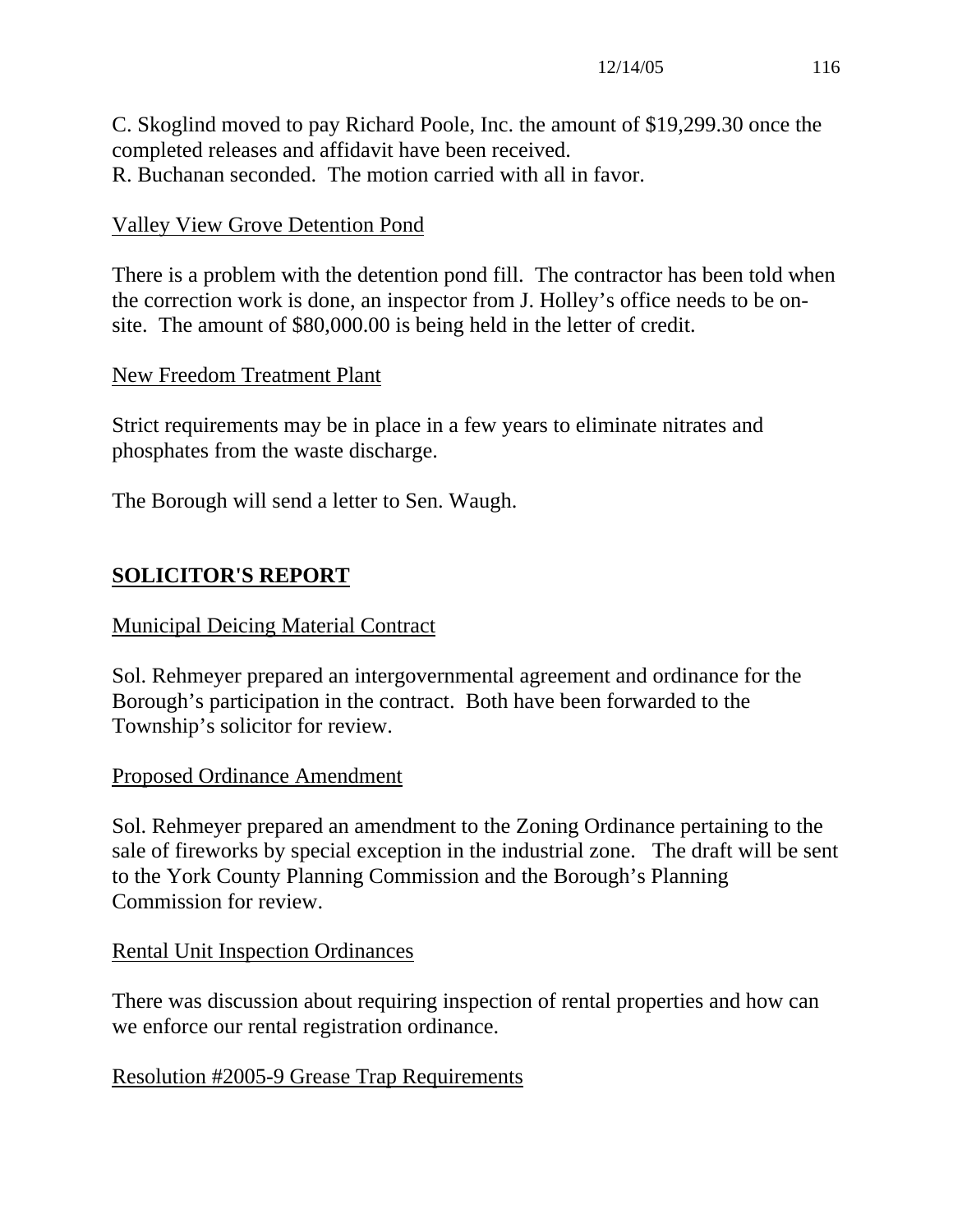M. Ridgely moved to adopt Resolution #2005-9 setting forth grease trap inspection and fine guidelines.

M. Caum and R. Buchanan seconded. The motion carried with all in favor. Copies will be sent to Shrewsbury and Hopewell Townships.

# Forest Lakes Sewer Permit Requests

Lennar submitted copies of two EDU Certificates issued by the Township in the amounts of \$12,000.00 and \$13,251.13 for two lots in Forest Lakes. Based on previous instructions, the Secretary denied the issuance of the permits. Phil Robinson stated there are going to be four lots in all where one home was torn down but the addresses were not on the certificates. An EDU exists for the house that was torn down and all that needs to be paid there is an inspection fee. Phil stated there was an EDU that was paid for about ten years ago and he will submit proof of payment along with proper addresses for the lots to the Secretary.

## Executive Session

An executive session was called at 9:29 p.m. to discuss pending litigation. The meeting was resumed at 10:09 p.m.

Sol. Rehmeyer stated Phil should submit a request for a sewer permit for the EDU where the existing house was torn down and for the one where the EDU was paid for about ten years ago. Proper addresses and proof of payment need to be provided. The other two EDUs will be on hold until a decision is made.

# **Public Safety, Welfare and Personnel** – Michael R. Caum

# Holiday Schedule

C. Skoglind moved to allow the staff to have a half day off on Friday, December 23 and Friday, December 30 along with the official Monday holidays.

# **Secretary's Report** – Cindy L. Bosley

The year-end meeting will be on Wednesday, December 28 and the reorganizational meeting will be on Tuesday, January 3.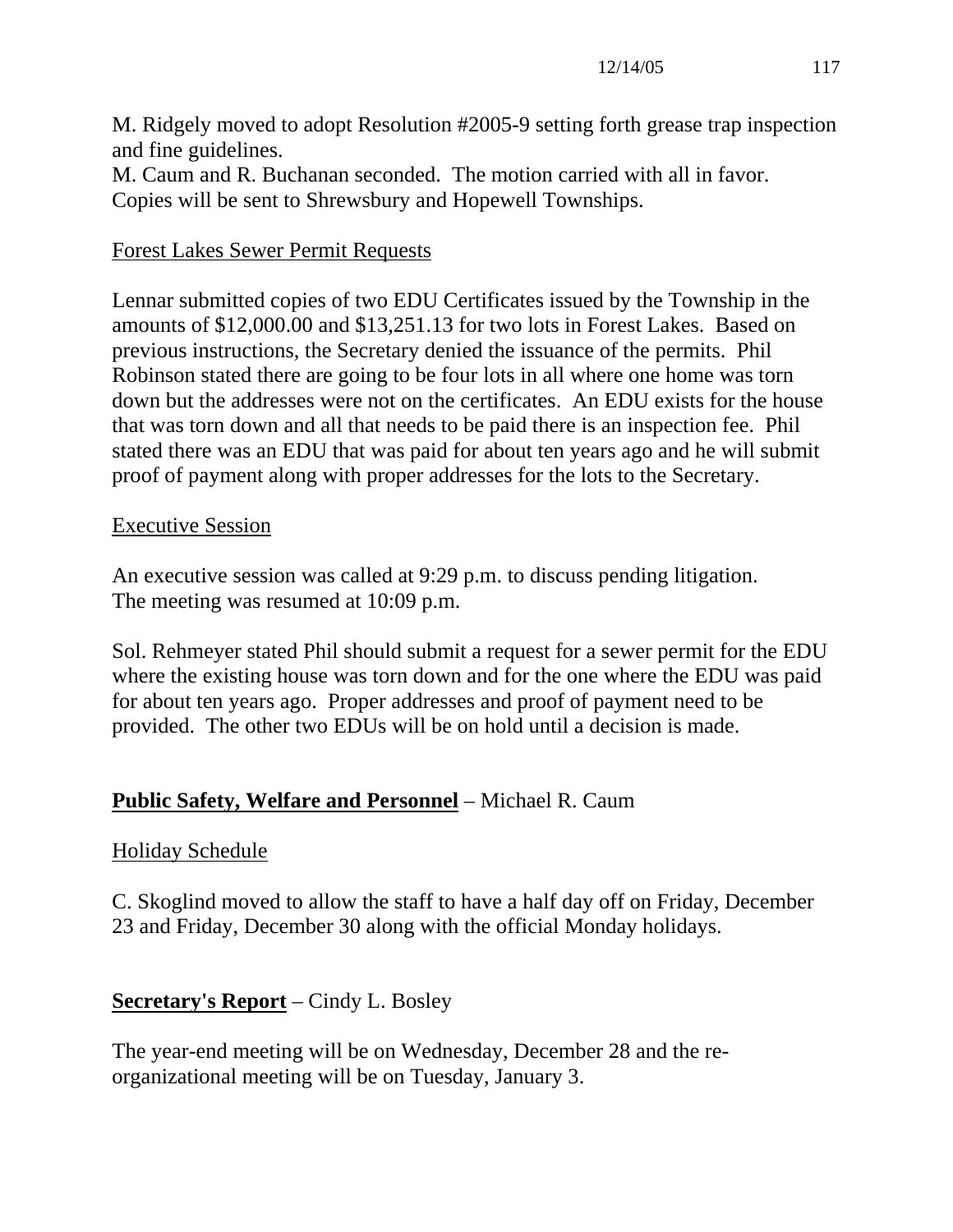## **York Area Tax Bureau** – Thomas D. Metz

T. Metz stated he will be attending the next meeting.

## **Subdivision, Land Development and Zoning** – Eric W. Stoley

## Eitzert Farms

E. Stoley stated the developer has requested an extension until June 30, 2006 for preliminary plan review.

## **Planning Commission/Regional Planning Commission**

## **Southern Regional Police** – Richard R. Buchanan

There have been some drug arrests in the Borough recently and an armed robbery. The Borough's time for November was down as there was increased time in Glen Rock Borough and at the school district.

# **UNFINISHED BUSINESS**

## **NEW BUSINESS**

## Pension Plan

C. Skoglind said he met with R. J. Hall recently about the increased costs by Principal for administration expenses. Bob has gotten comparison information. We may stay with Principal for the investment portion of the plan and retain another agency to do the actuary work.

## **OTHER BUSINESS**

# **COMMUNICATIONS**